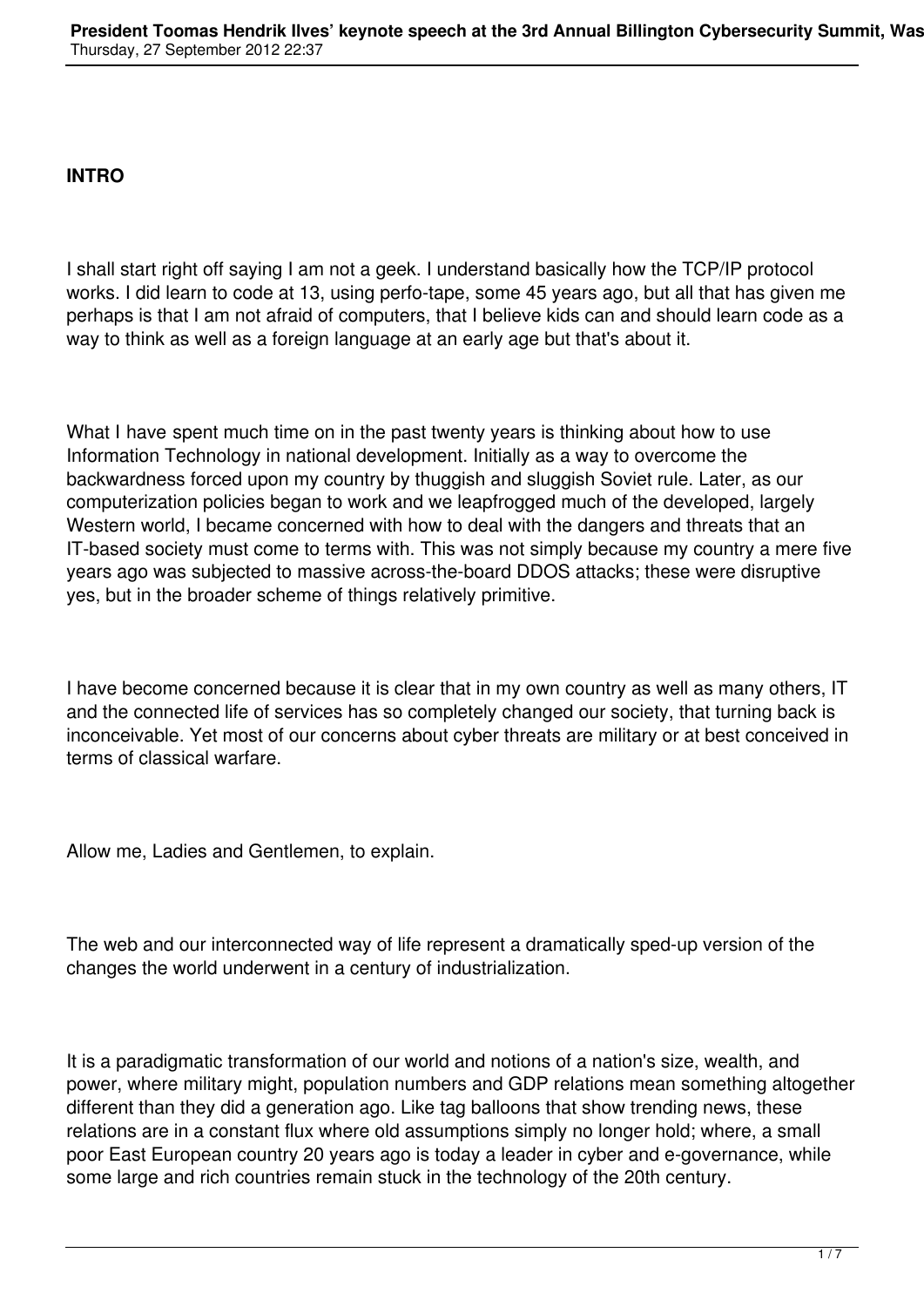Where non-state actors can wreak havoc on nation states, where aggression need not even be directed on standing militaries.

## **MILITARY NO LONGER MAIN TARGET**

For indeed, militaries exist to defend a society. In the past to attack a country, to immobilize it one had to attack its military. Today, it is possible to bypass the opponent's military altogether. It can be simply rendered irrelevant, a bystander, as a country's SCADA systems and banks grind to a halt. In the not very distant past if you wanted a nation's wealth you had to take over its mines, oil fields or ports. To do that, you had to fight its military. Today, with a huge portion of wealth generated through intellectual property you need only to suck out their long-generated products from a company's computer system. To impoverish a country you can simply erase their banking records.

Thus, we must put military cybersecurity into context. Defending our militaries against cyber attack does matter. Cyber attacks against military targets are a form of cheap, available force denial.

They allow an inferior adversary to reduce the hardware of the world's greatest fighting force to a nice pile of metal, an F35 or Supercarrier into a piece of legacy technology.

Cyber attacks against civilian targets, however, circumvent military power. Such attacks, either state-directed or freelanced or a combination of the two, go after society, that same society that provide the raison d'etre for a military in the first place. The military of a rich country can spend billions hardening its shell, it can design its own chips, isolate itself from debilitating attacks, but if society itself is reduced to shambles, what is the point of a military? In cyberspace, no country is an island, and no country has two oceans to protect it from conventional foreign threats. Military cyber attacks don't present an existential threat to the functioning of our societies, but civilian threats do. **That's why I am far more concerned about civilian cybersecurity**.

But let us put things into perspective. If we genuinely want to put society at the core of our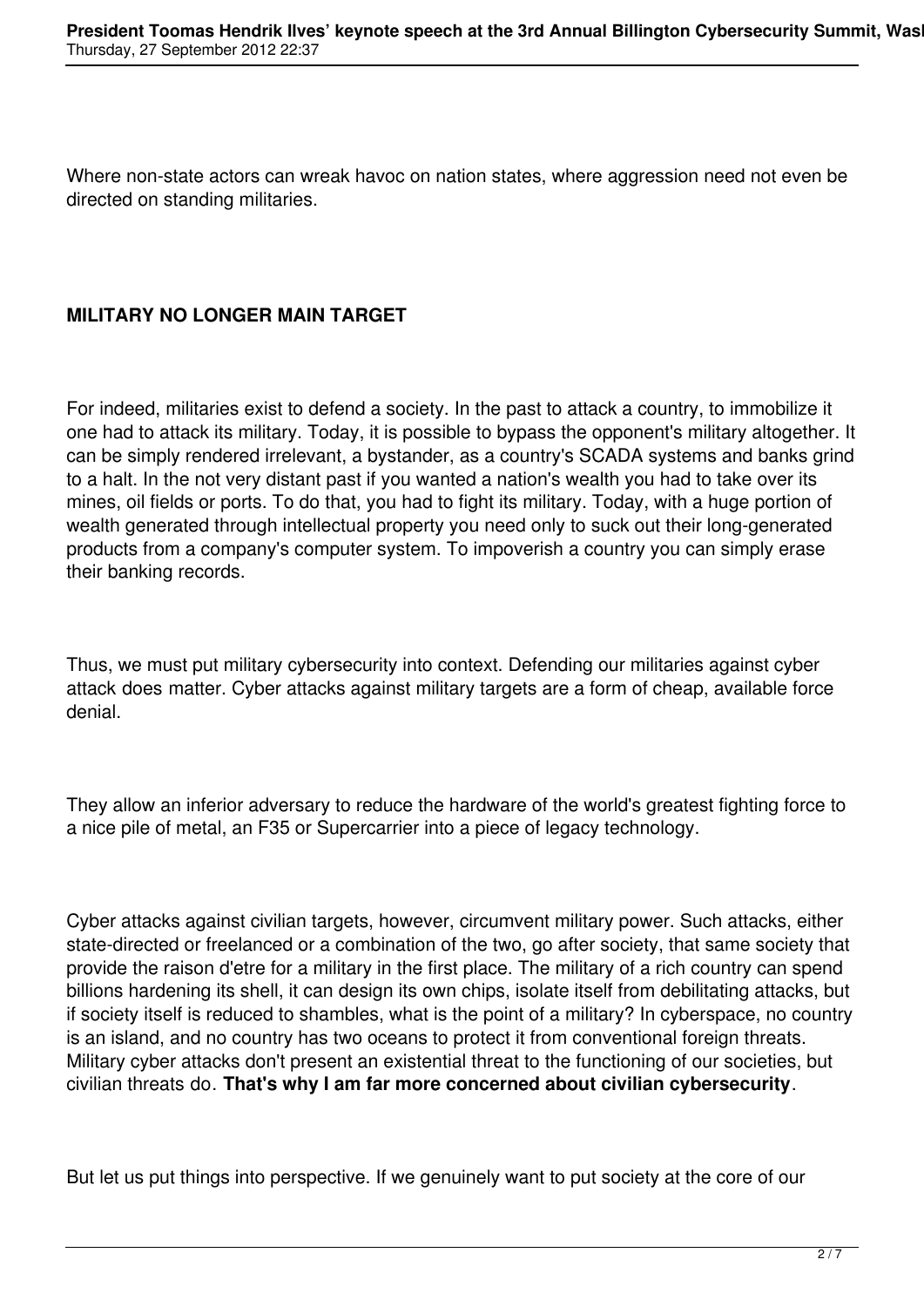security concerns then if you think about it, the best cybersecurity, the most effective means to protect our societies, is to roll back the clock. To forego the advances of the past twenty years, go back to pen, typewriter, paper and the mechanical switch. Give up on mobile phones, iPads, ontime delivery, modern automobiles, electronic banking, Facebook, Google searches, in a word we everything have become used to in the modern world.

In other words we shouldn't care about cyber defence simply because of the bad things a cyber attack can create, but the opportunity cost, the good things cyber insecurity can prevent us from doing. That is to say, we must be concerned because the threats are to our modern way of life.

If we accept then that what we need is defense of the entirety of our societies, a form of total defense, if you will, then we need to re-examine many of the old-style, pre-1990s assumptions with which we approach cyber-security. We must go far beyond, but of course not ignore the military paradigm.

For one, having recognized that that they (whoever they might be) are far more interested in our companies, banking systems (as last weeks Iranian attacks on NY banks demonstrate), and intellectual property, then we have to rethink our government-private sector relations. Especially since the kind of attacks our private sectors are subjected result from a mercantilistic collusion in authoritarian states between the state and its its private sectors.

This otherwise old model of political control and collusion between government, business and crime, whether you call it reformed communism, crony capitalism, managed democracy, the Beijing consensus or just plain despotism, has gained a new lease on life in or through cyberspace. We in the liberal democratic West, in countries with low (i.e. good) scores on the Transparency International Corruption Index, have built a solid firewall between the private and public sectors. Even the term Public-Private Partnership attests to the relative separation of the two. No such separation in mercantilistic or authoritarian kleptocratic regimes exists. One serves the other.

We cannot take that route if we want to maintain our liberal democratic order, but we must rethink how the private and public sectors relate to one another, what governments and companies share with each other.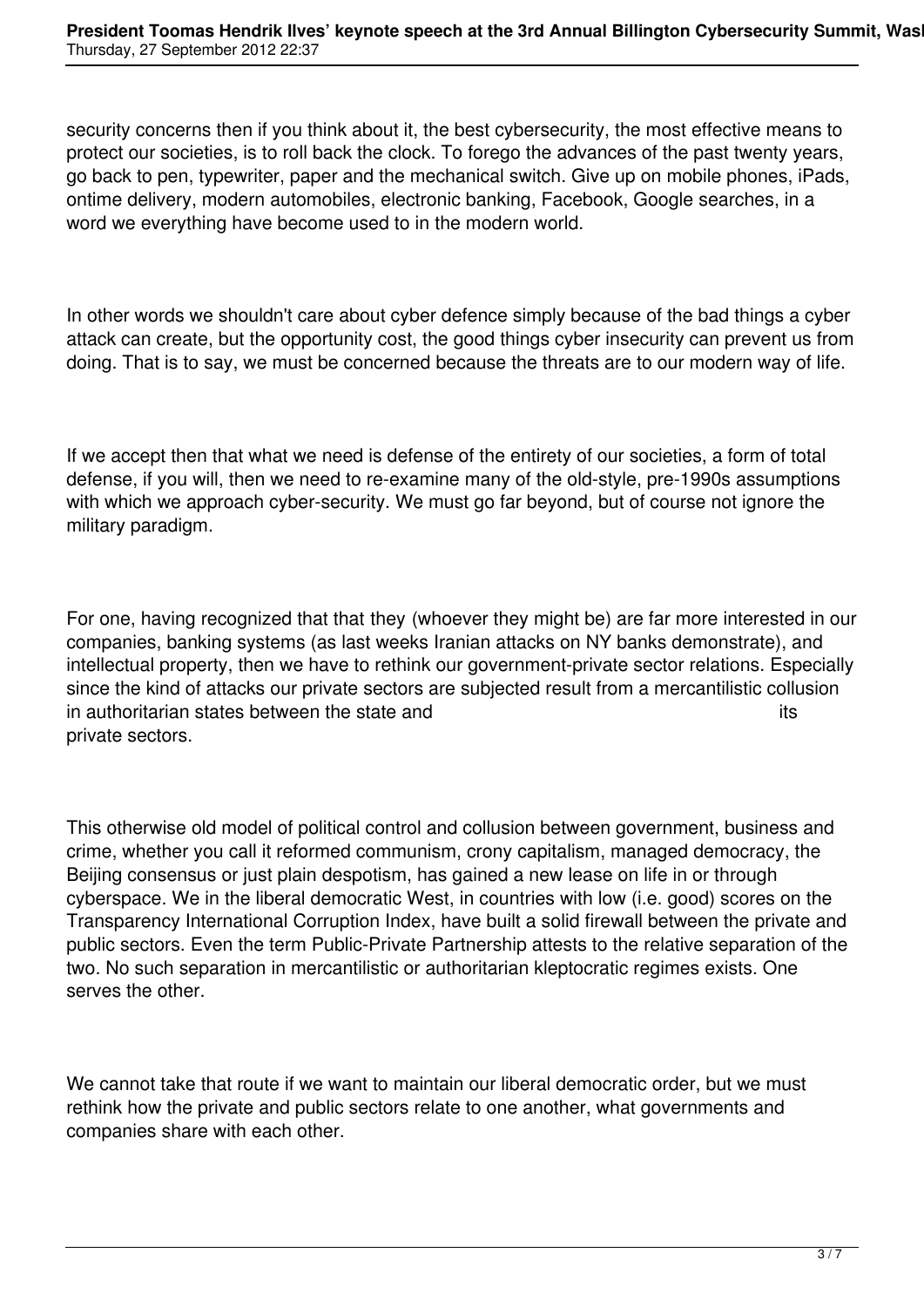We should take as our starting point that all of what we do in 2012 constitutes our critical information infrastructure. For almost everything depends on a functioning digitized system of one kind or another. One of our concerns, the vulnerability of Critical Infrastructure, CI, our electrical, water or energy production systems are just a subset of our Critical Information Infrastructure, CII. These functions are more important in terms of societal safety and security, but as they are integrated into the larger system that also includes everything else we do that depends on a functioning internet, it is difficult to separate one set of critical functions from another. Thus it makes more sense to look at the whole.

This is what we have done in Estonia. The key is to treat the system as a whole, an eco-system, where at the core lies a secure, verifiable and reliable identification system that ensures that every critical informational transaction can be trusted. This system must also be defensible.

Ladies and Gentlemen,

For the remainder of my speech, I'd like to talk about a certain part of critical information infrastructure, about identity and data. In the U.S., you are tackling these questions through the National Strategy for Trusted Identities in Cyberspace.

In Estonia, the type of ecosystem NSTIC strives to build exists today. The various systems that modify our e-government have been operational for nearly a dozen years and have adoption rates nearing 100%, with more and more services available every year. Estonia has gone further than any other country in the world in investing into digitizing the basic processes of society, within government, between government and citizen and enterprises, between citizens. A quarter of the electorate votes on line, 95% of tax returns are done online, and I really mean online – you log on to the system, the government pre-fills your return from payroll tax stubs and other sources, and you just press accept. A similar percent of prescriptions are filled online. Citizens, as legal owners of their own data have access to their digital medical and indeed dental records. By December of this year, Estonians will have given over 100 million legal digital signatures, and this for a country of 1,3 million.

And securely – in the dozen years our e-government infrastructure has been in use, there has not been a single successful attack on the underlying infrastructure. Even when subjected to massive DDOS attacks that took out newspapers, conventional online banking and government websites, the X-road, as we call our implementation of NSTIC, was robust and remained online and intact.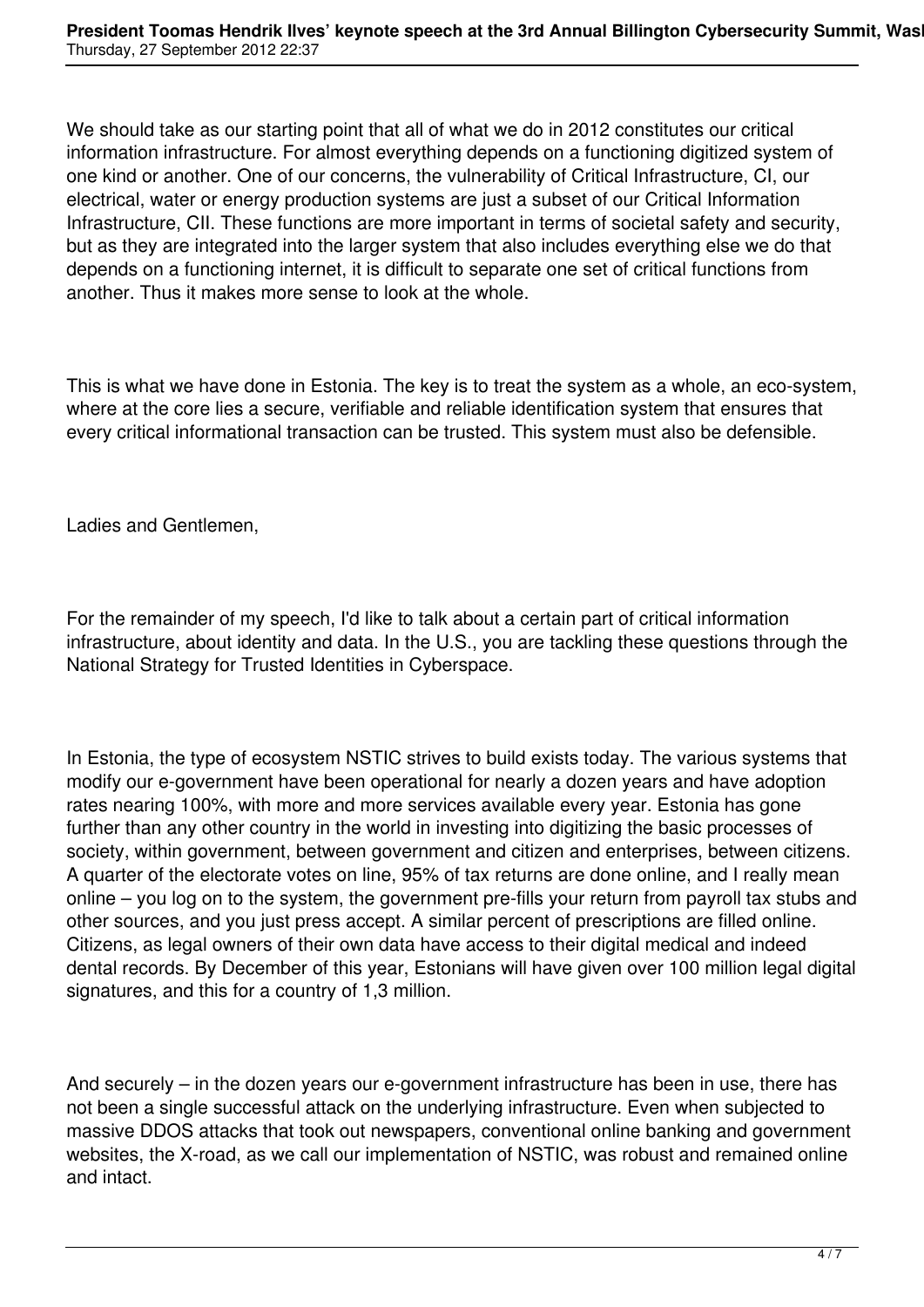A way to conceptualize this is that we have a parallel internet for public services, which forms the backbone of our e-government. Technologically powerful, it is conceptually rather simple and hardly unique. It is an enterprise service bus implemented at the level of the entire government and open to participation by the private sector, an opportunity seized for example by our private banks. A system like this will necessarily be at the core of the inevitable move in the future to government cloud-computing.

One crucial conceptual component to a secure system such as the x-road is a rethink of our notions of privacy and identity, the source of most objections to a system employing an ID card. Societies, for some reason especially in the English-speaking world – the UK, US, Canada and Australia seem to have a viceral reaction to any kind of national ID. A nebulous fear of an imagined Big Brother or whatever prevents citizens from adopting a smart-chip based access key that would afford them the secure online transactions.

The rethink we need and which we have managed in Estonia is that the government has become the guarantor of secure transactions online. But the identity is authenticated by a body independent of the government. To illustrate. If I want to retrieve my medical records or make a bank transfer I use my smart chip and a password to establish and authenticate my identity. Once done, I can access say my bank account. The authentification process also certifies that I have reached the right destination, my bank. The bank trusts the authenticator that I am who I say I am and allows the transaction to take place.

The government therefore has stepped in where elsewhere we observe market failure. A bank that builds identity theft and fraud into the cost of doing business is an example of market failure. A power company that treats a cyber-induced power outage as force majeur as if it were an Act of God like a tornado or an earthquake is an example of a market failure. In Estonia, like in many other countries, we have given government new regulatory powers similar to the proposed in the Lieberman legislation that failed to pass Congress. If the private sector is unwilling to take the necessary steps to guarantee the integrity of its online activities we can either live with our vulnerabilities, at our own peril and possible consequences. Or the government must step in to fulfill its most fundamental task: to ensure the security of its citizens. This lies at the heart of the concept of the Lockean social contract, which is the basis of Western liberal democracy.

The success of our e-government system also illustrates the value of treating cybersecurity as an enabler. Our e-government has allowed us to change citizens lives, signing documents with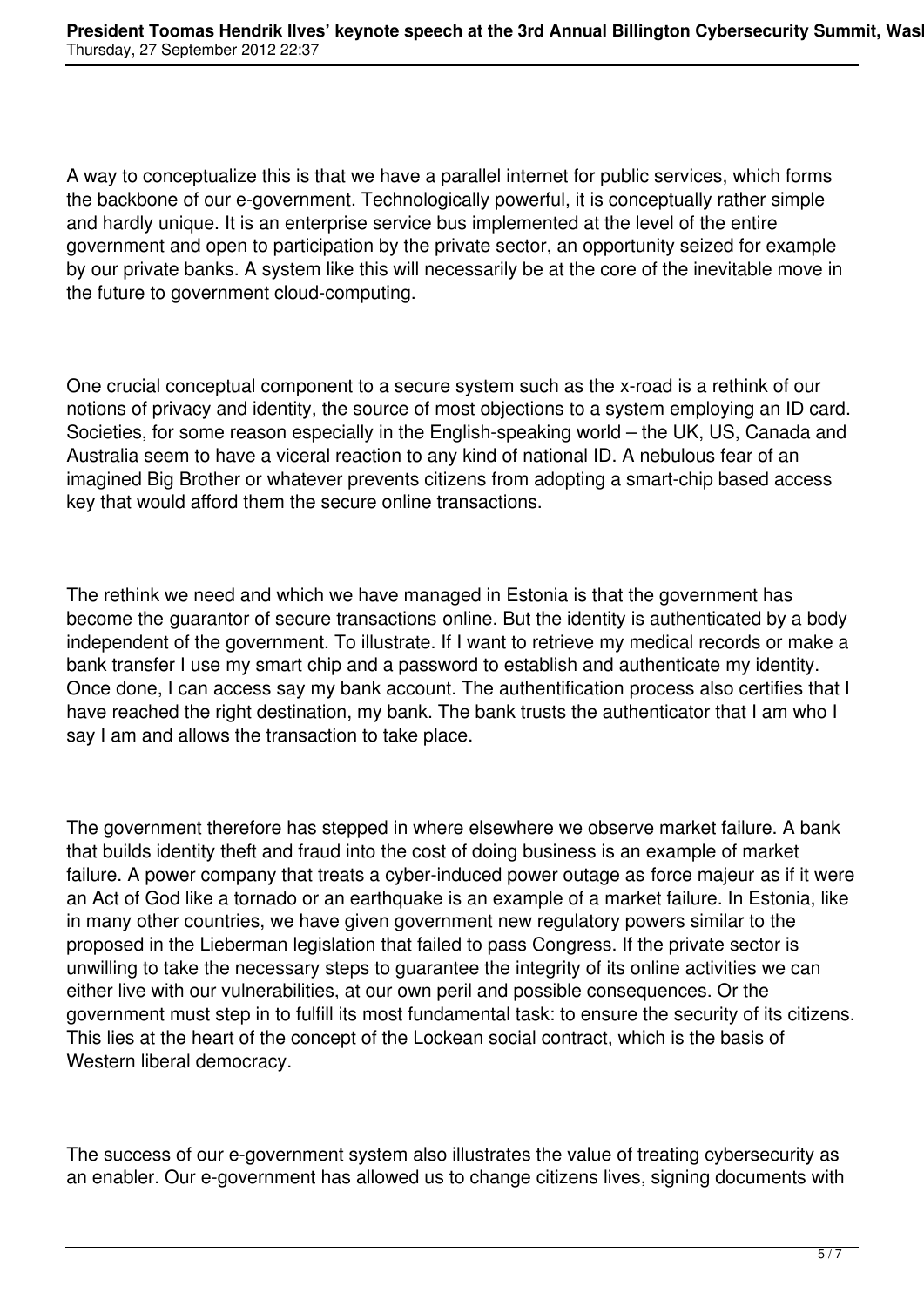their mobile phones, never having to stand in line at a government office. The benefits for business and commerce are even greater.

Now think of the new kinds of global commerce this enables:

Last year, 1000 Finnish citizens used their electronic IDs to start businesses in Estonia. This is noteworthy because these Finns could not start businesses online in their own country. Estonia also has a new kind of illegal immigration: we've discovered foreigners who already had the right to live and work in the EU, but separately illegally obtained Estonian residency, in order to gain an Estoinan e-ID, and access to Estonian e-services. And they are flocking toward our freedom- some days ago, Freedom House announced Estonia is again ranked #1 in the world for net freedom.

In Europe, we are now looking at connecting our X-roads and our digital IDs. Ultimately, government data will move across borders as freely as email and Facebook, and follow the international flows of commerce and trade.

Think of what that will mean for us economically:

The public sector in the OECD countries alone constitutes over 13 trillion dollars of GDP. Government, for the most part, has not gone through the incredible cost-savings and streamlinings technology has enabled in the private sector. If we can make that 10% cheaper, that's 1,3 trillion dollars per year. In the EU, we've calculated that building a digital single market is worth 4% of GDP per annum – that's the difference between robust economic growth and a cripling recession.

Again, this is the idea of a high degree of cyber security not as a cost, but as an enabler. Our cybersecurity needs to enable a globalized economy based on free movement of people, goods, services, capital and ideas to flourish.

What should be worrying to this audience, however, is that America is not leading the world in building secure IT infrastructure. I'm not just talking about physical infrastructure, though you